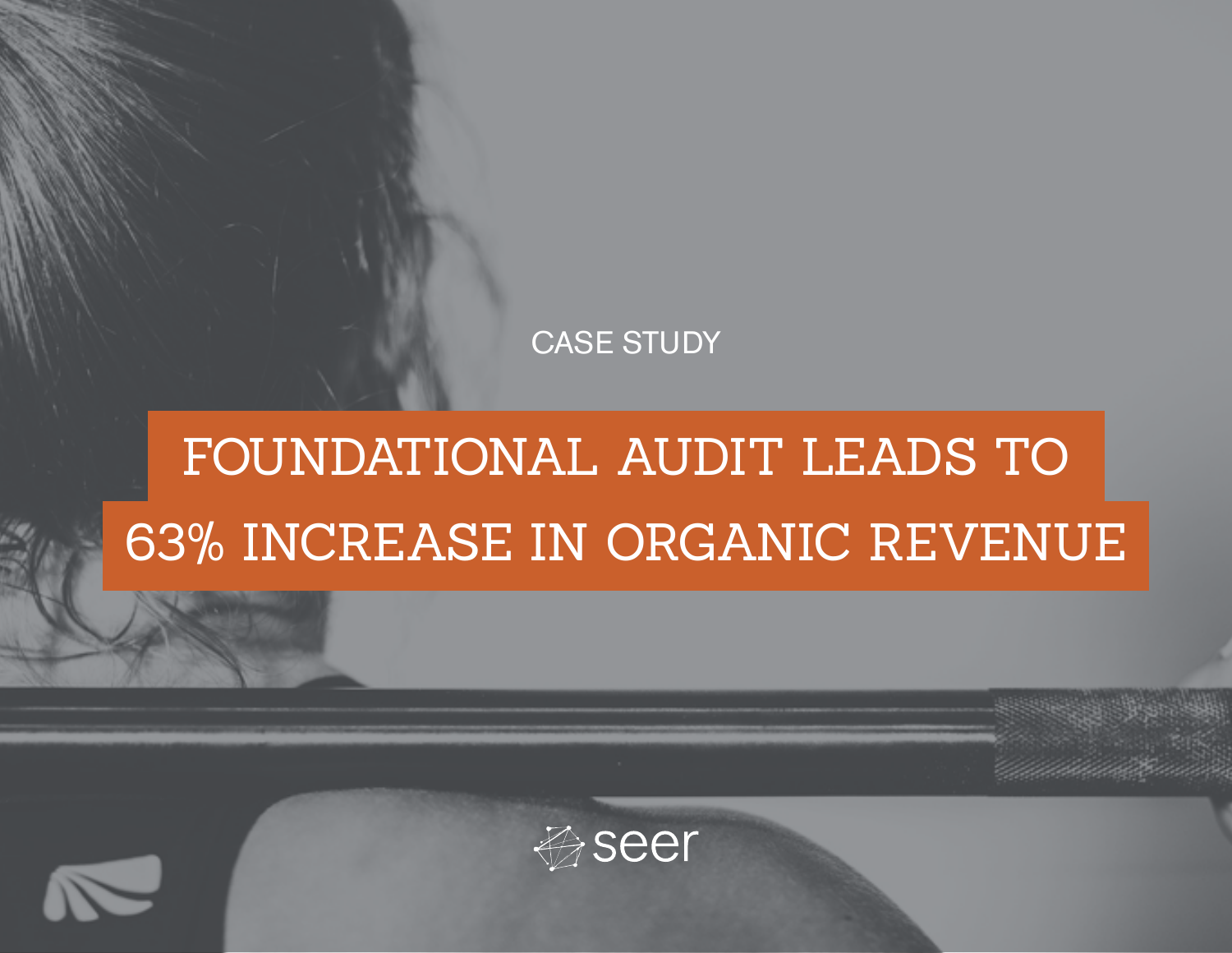# OVERVIEW

- CLIENT: GMB Fitness
- INDUSTRY: Online personal fitness programs and tips
- SERVICES: SEO
- RESULTS: 63% increase in organic revenue, 189% increase in organic sessions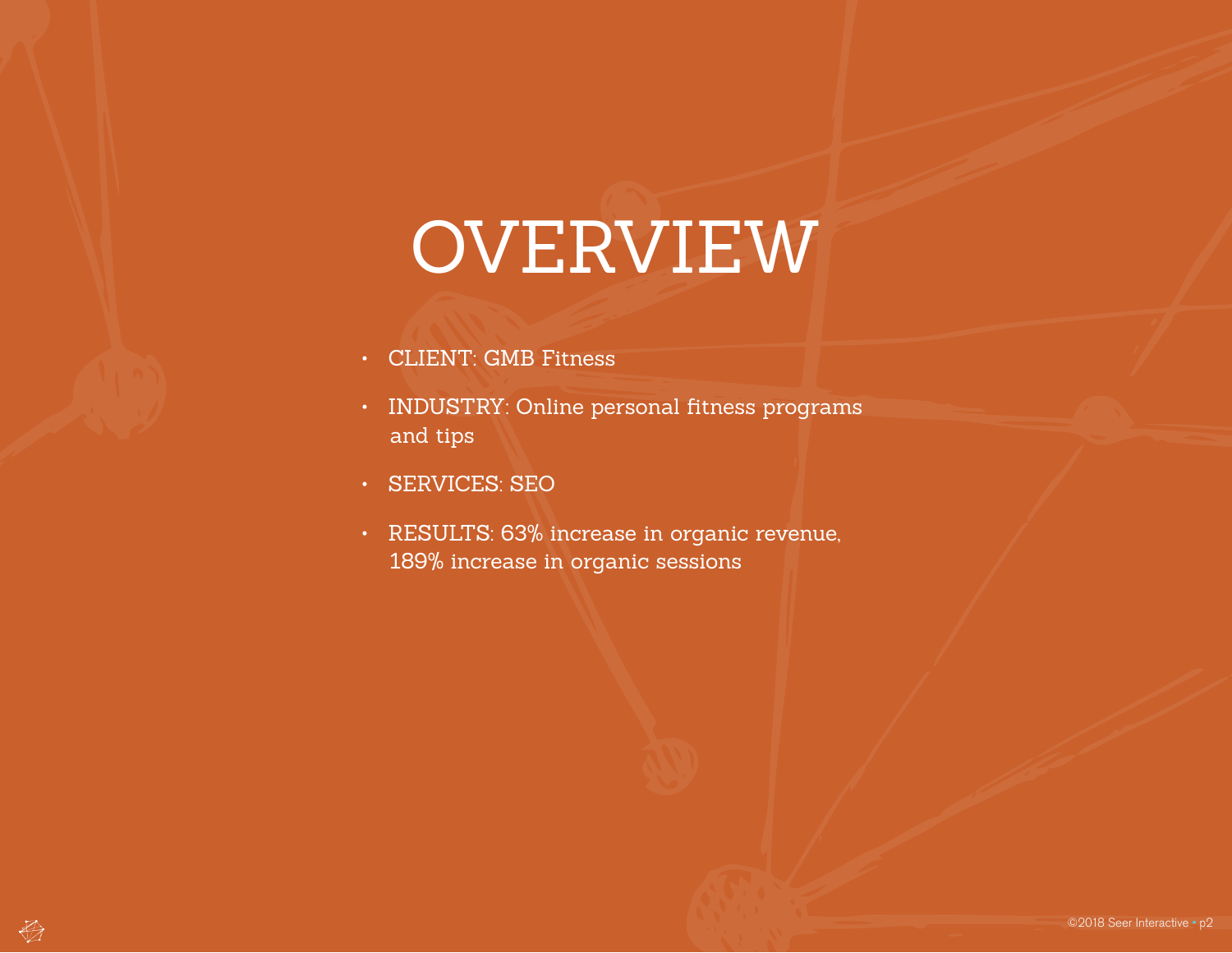

#### The Challenge

How do different people, at different fitness levels with different goals find a program that works uniquely for them?

This is the guiding principle behind our client, GMB Fitness.

Before our audit, they already had a ton of great content on their site. From down-to-earth articles to exercise tutorials, this content was already getting a large share of traffic – but there's always room for improvement!

We like a good challenge and were determined to help them reach more people with their strength and flexibility tutorials.

content on their site from down-to-earth articles to exercise tutorials.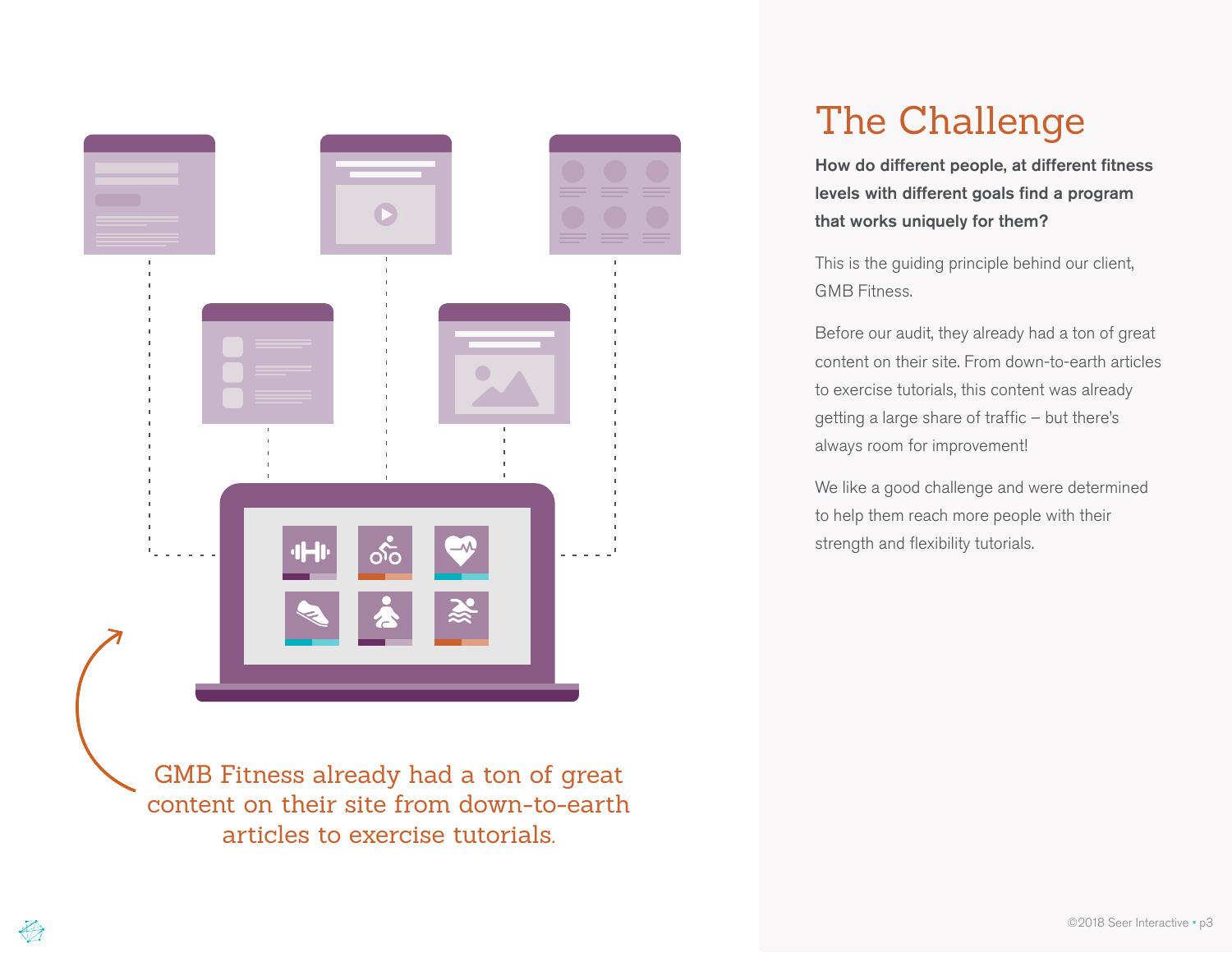

## The Approach

Sometimes the most effective approach is the simplest...

We listened to our client's concerns and recommended a foundational audit.

Taking a cue from health and wellness basics ourselves, we understood that you have to start slow to build a strong base and apply essential principles before you're able to knock out 30 pushups and 25 burpees without gasping for breath.

GMB Fitness already had useful, targeted content on their site that helped people build that strong base.

They relied on us to be their "coach" and used our audit to recommend tweaks in line with best practices for baseline optimizations of this content.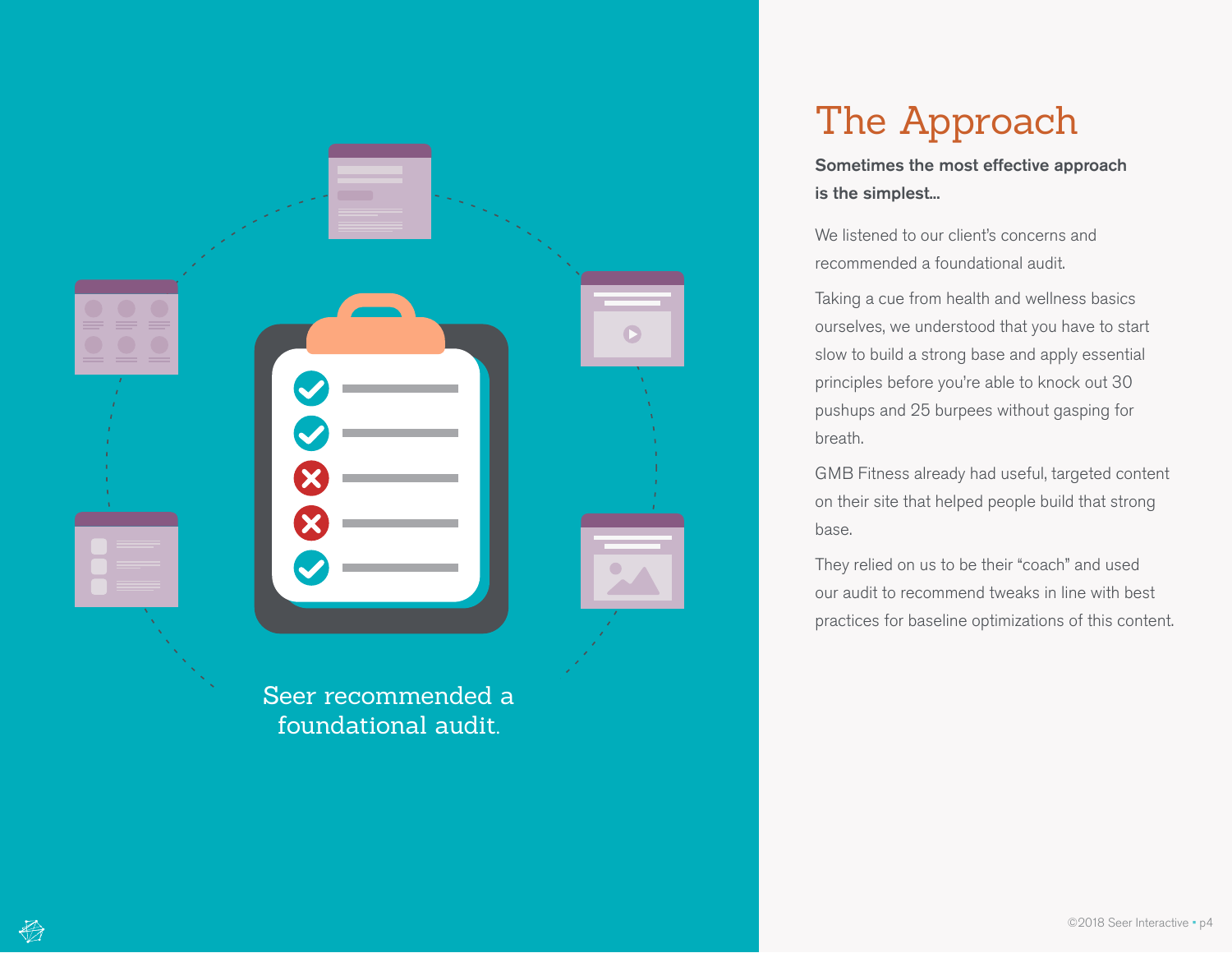

#### The Execution

We hit the ground running with a foundational audit and identified 30 key pages to optimize for top priority issues. We kept our scope limited to their home page and top product pages to keep the process from becoming too overwhelming to implement our recommendations.

We pinpointed several long meta descriptions and suggested other small tweaks that lead to a huge boost in performance for these pages in an astonishingly short time.

Approximately one month after our client implemented our recommendations, they saw a 189.7% boost in organic visitors to the 30 pages we identified. These newly-optimized pages also resulted in a 63% increase in organic revenue from search.

In addition to helping our client boost organic visibility and organic revenue, we earned their trust as consultants and set a sturdy foundation for future efforts.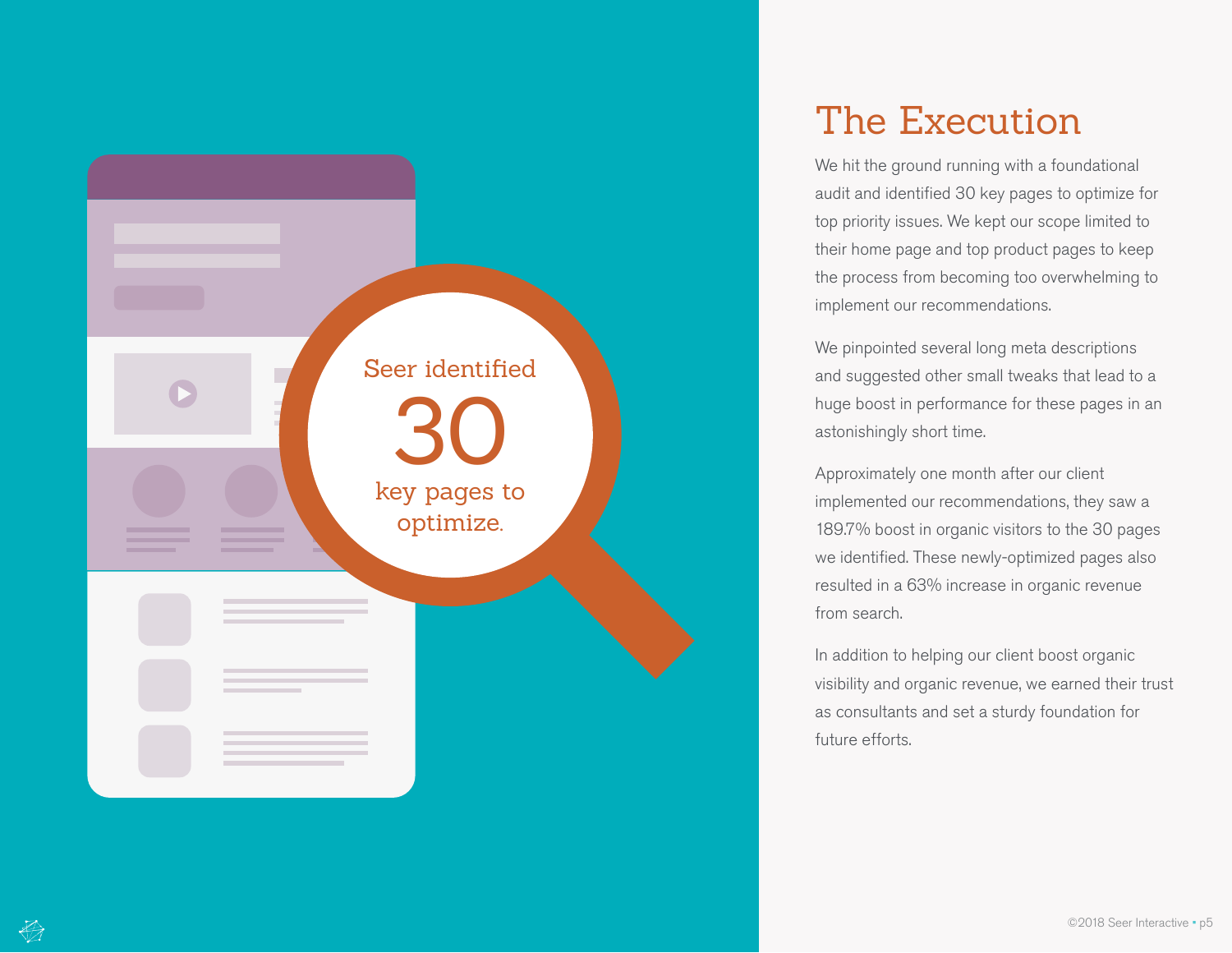

#### The Results

- 63% increase in organic revenue
- 189% increase in organic traffic
- 61% increase in organic transactions

Typically, it can take up to three months to see the full impact of a foundational audit on organic traffic and visibility. However, in just four weeks, we were able to see an impressive spike in visitors, organic revenue from search, and organic transactions for our client.

Wanting to be sure this uptick in visitors and conversions wasn't just due to seasonal MoM pattern, we looked to our data for confirmation. Prior to implementation, GMB was averaging a steady 30% to 40% YoY increase in organic sessions. In four weeks after they implemented the suggested changes, GMB Fitness saw those YoY sessions jump to a 55% to 65% increase.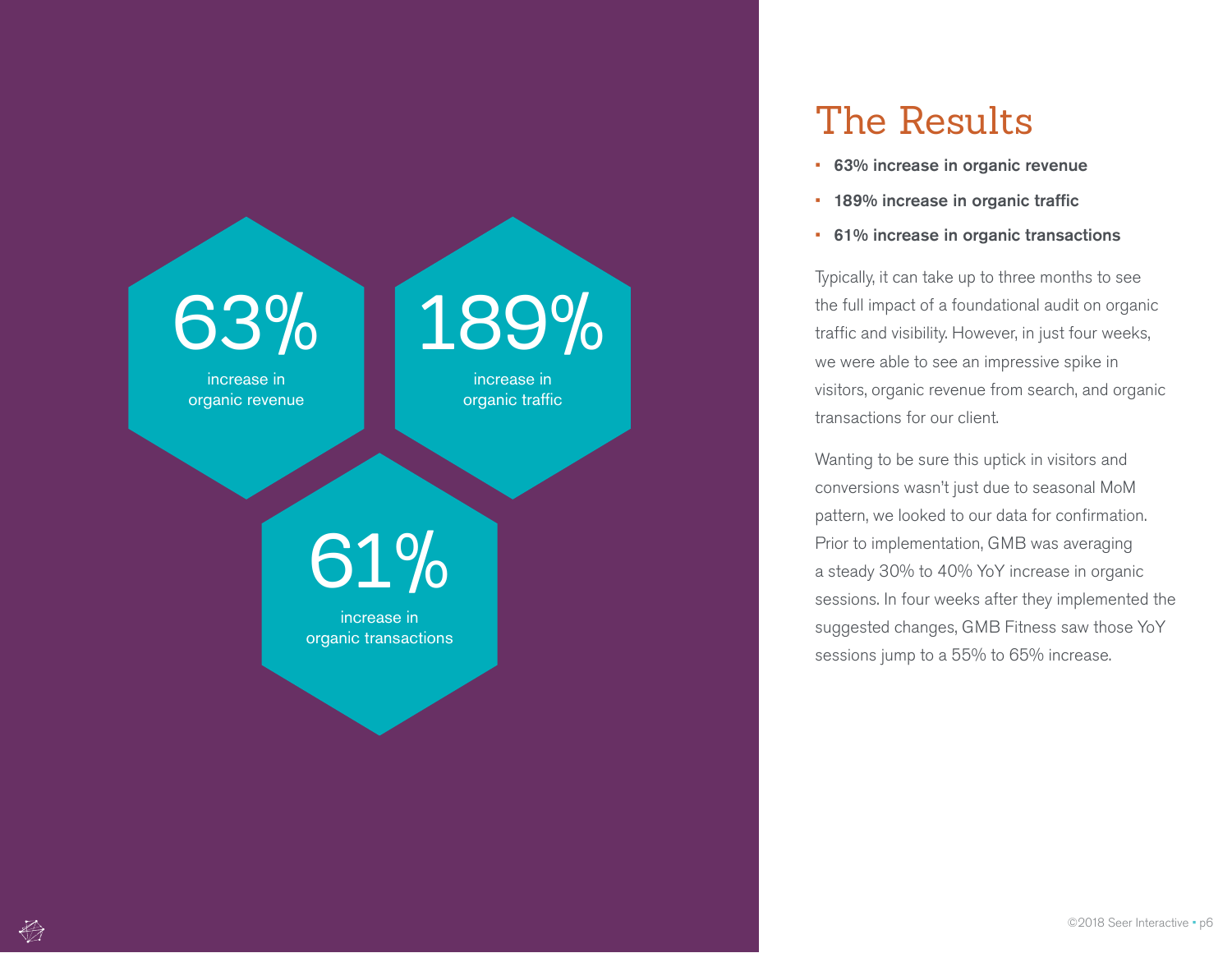The team at Seer has been an absolute pleasure to work with. Their organized and targeted approach was exactly what we needed to take our SEO to the next level. We're seeing great results in a short period of time, and our team is gaining a wealth of information to take with us for the future.

**–RACHEL HONEYMAN, CONTENT MANAGER, GMB FITNESS**



### The Results

Simple tweaks like putting their meta descriptions on a proverbial treadmill and other small changes made a big impact that led to 3x more organic traffic.

Interested in seeing results like this yourself? Get in touch!